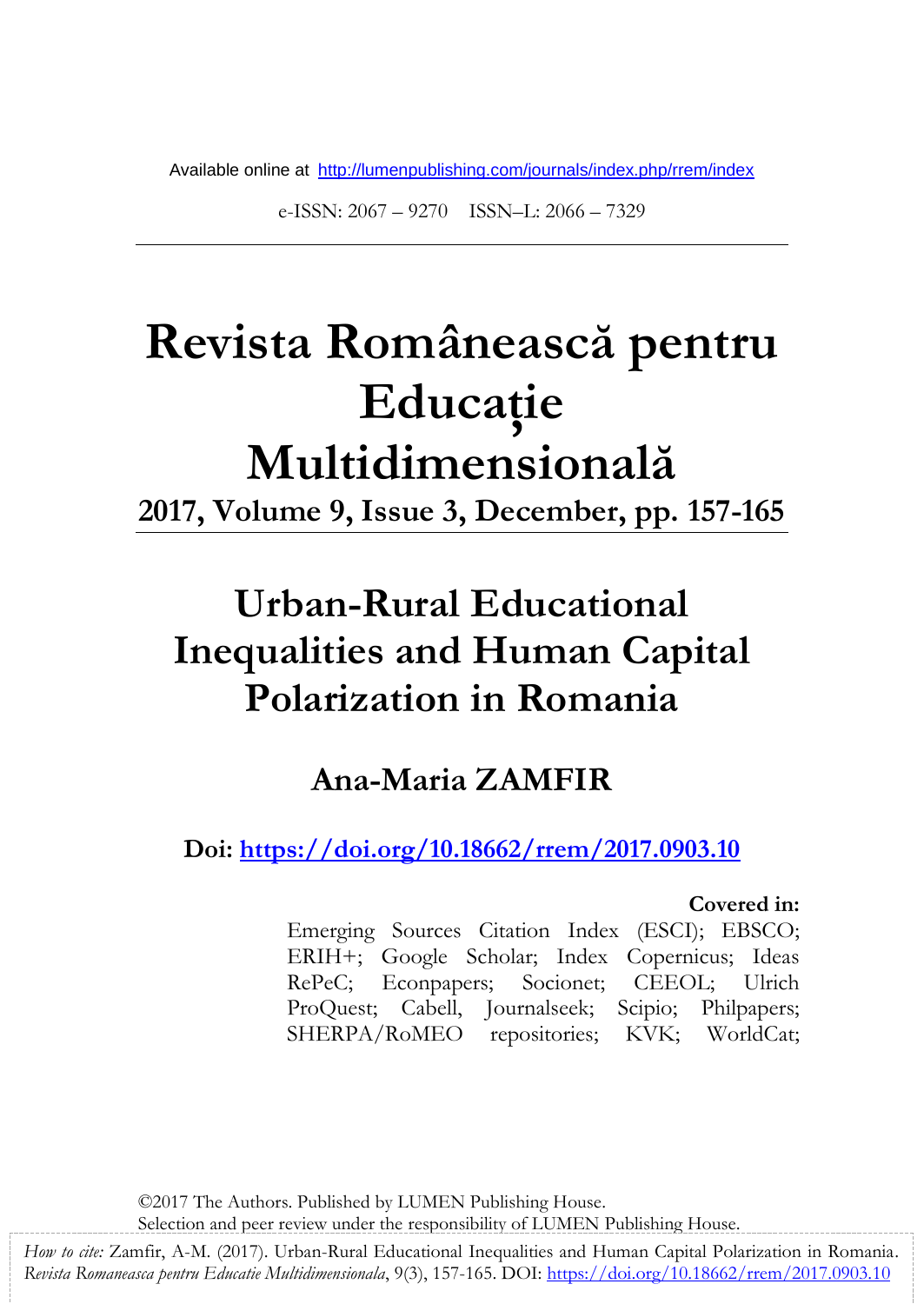## **Urban-Rural Educational Inequalities and Human Capital Polarization in Romania**

Ana-Maria ZAMFIR<sup>1</sup>

**Abstract:** Equal access to education is among the basic human rights. However, numerous studies show that educational gaps between various groups in many countries persist (OECD, 2012). Educational inequalities are on the agenda of policy makers in many countries as they affect life chances of individuals and contribute to perpetuation of social disadvantages. In many cases, children coming from disadvantaged communities register lower school outcomes and grow up without acquiring the skills needed on the labour market. The present paper aims to analyse the level and evolution of urbanrural educational inequalities in Romania. We analyse data on educational attainment in urban and rural areas, showing how participation to education is influenced by the area of residence. It is argued that rural-urban educational inequalities determine human capital polarization, producing labour market segmentation in long term.

**Keywords:** Education; Inequalities; Urban-rural gaps.

#### **1. Introduction**

 $\overline{a}$ 

Equal access to education is among the basic human rights. Human capital development is crucial for achieving the European goal of smart, sustainable and inclusive growth (Velciu, 2010). However, numerous studies show that educational gaps between various groups in many countries persist (OECD, 2012). Inequalities affect educational achievement among students coming from disadvantaged groups. The concept of equity in education is based on two complementary dimensions: inclusion and fairness. Inclusive education refers to ensuring that all students reach a minimum level of education, usually upper secondary education. Fairness in education means that personal characteristics such as ethnicity, gender, socio-economic background, etc. do not affect educational success of students (Field, Kuczera & Pont, 2007).

Educational inequalities are on the agenda of policy makers in many countries as they affect life chances of individuals and contribute to perpetuation of social disadvantages. In many cases, children coming from

<sup>1</sup> National Scientific Research Institute for Labour and Social Protection INCSMPS, Bucharest, Romania, anazamfir@incsmps.ro.

Zamfir, A-M. (2017). Urban-Rural Educational Inequalities and Human Capital Polarization in Romania. Revista Romaneasca pentru Educatie Multidimensionala, 9(3), 157-165. DOI: https://doi.org/10.18662/rrem/2017.0903.10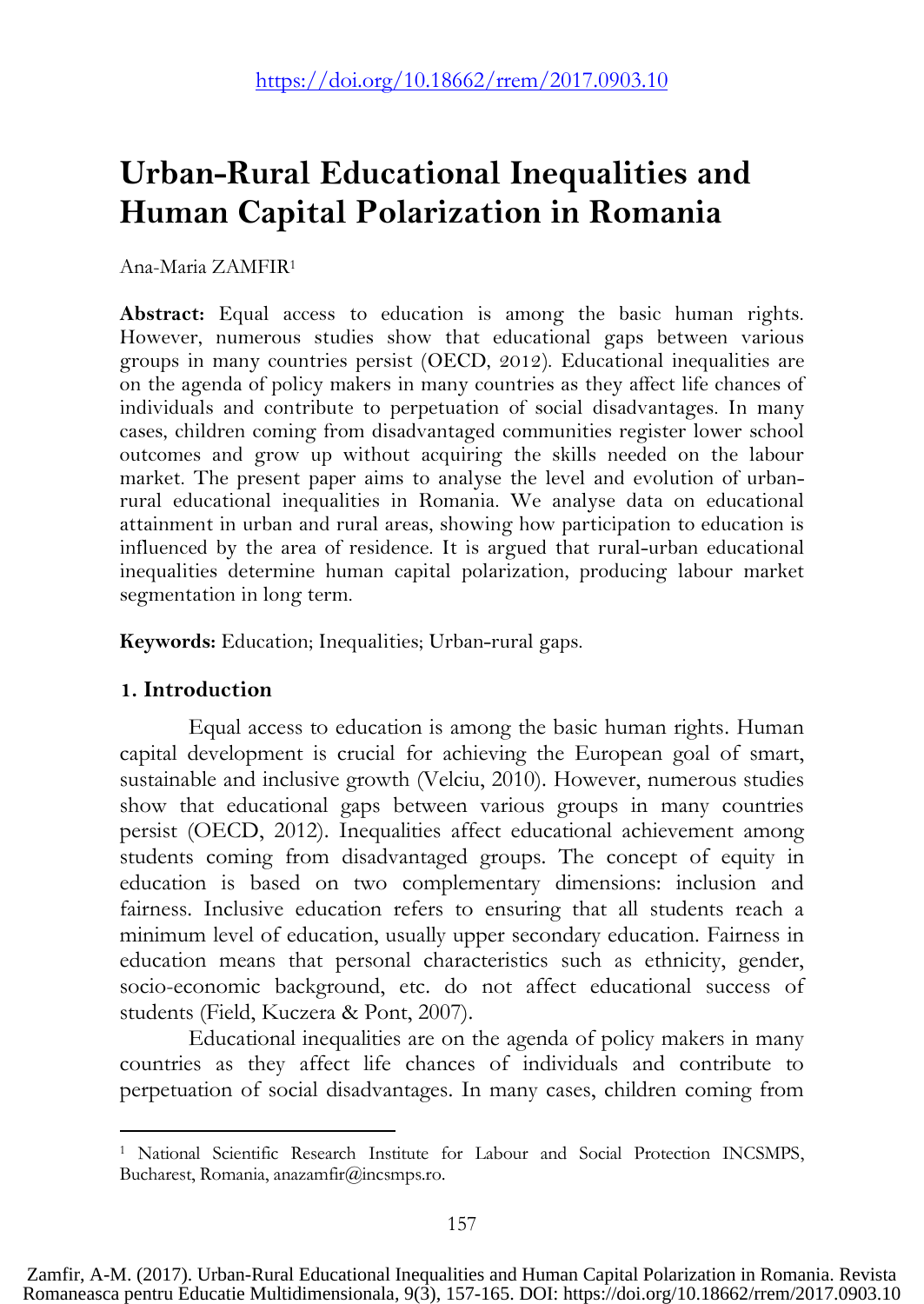| Revista Românească pentru  | December, 2017    |
|----------------------------|-------------------|
| Educație Multidimensională | Volume 9, Issue 3 |

disadvantaged communities register lower school outcomes and grow up without acquiring the skills needed on the labour market. Educational inequalities have negative consequences from both social and economic perspectives. After leaving education and training, many low-educated young people remain outside the labour market for long term, representing a waste of human capital (Mocanu, 2016). Inequality in educational achievement and wage inequality are correlated, over time and across countries (Bedard & Ferrall, 2003; Blau & Kahn, 2005). Cristescu, Stanila and Vasilescu (2014) found that the distribution of high-skilled labour force is conducive for regional earnings inequalities in Romania.

Educational gaps between rural and urban localities are both significant and persistent. Studying data collected in 2000 via the Program for International Student Assessment (PISA), Williams (2005) showed that mathematics scores of students from rural localities were lower than students from urban and medium-size localities in 14 of the 24 investigated countries. Other educational outcomes such as school retention, attendance and participation to higher education display similar urban-rural differences (Welch, Helme & Lamb, 2007).

The present paper aims to analyze the level and evolution of urbanrural educational inequalities in Romania. The topic of urban-rural educational gap is relevant for many developing countries which display similar situations. According to OECD, quality education in rural localities is very important for attracting youth and young families. Top three OECD countries registering high urban-rural variations of students' performance in science include Hungary, Slovak Republic and Turkey (OECD, 2017).

We analyze data on educational attainment in urban and rural areas, showing how participation to education is influenced by the area of residence. It is argued that rural-urban educational inequalities in Romania determine human capital polarization, producing labour market segmentation in long term.

Studying the influence of immigration on educational careers of young natives in Italy, Brunello et al. (2017) demonstrate that low skilled immigration determines an increase of marginal benefits of higher education and a decrease for medium education. This phenomenon produces human capital polarization which refers to the contemporaneous increase in the share of individuals with lower education and in the share of those with higher education. Human capital polarization is conducive for reduction of the middle class and productivity loss (Brunello et al., 2017).

Following the definition of Brunello et al. (2017) for human capital polarization, this paper shows that urban-rural educational inequalities in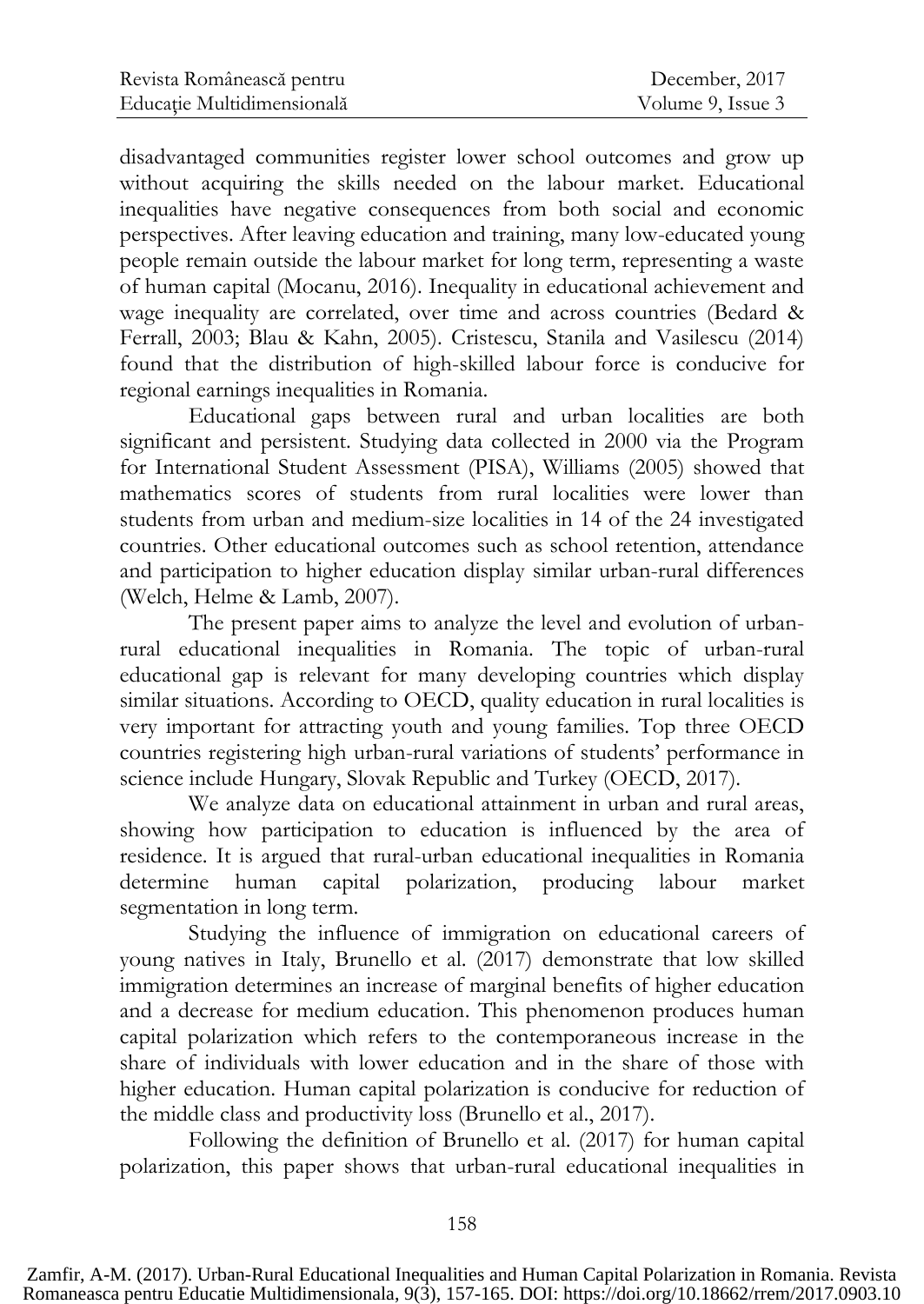Romania are conducive for human capital polarization. Such polarization constructs and reconstructs labour market segmentation which refers to the division of the labour market into separate submarkets or segments, distinguished by different characteristics and behavioral rules (Peck, 1989). Different segments of labour market may arise due to the type of workers concerned, in this case based on their level of education and skills.

#### **2. Data**

In order to address the proposed objectives, this paper analyses official statistics on education attainment coming from the most recent census that was carried out in 2011 in Romania by the National Institute for Statistics. In order to assess the evolution of the patterns of educational attainment, three different age categories have been constructed: 25-34 years old, 35-44 years old and 45+ years old. Each category presents a distinctive profile in relation to participation to education:

- 25-34 years old most of their educational career took place in post-communist period;
- 35-44 years old most of their educational career took place in late communist period and in the first transition years;
- 45+ years old their educational career took place in the communist period.

By comparing the educational attainment in the three age groups, one can assess the evolution of educational inequalities over time in Romania. Additionally, for confirming the phenomenon of human capital polarization, the present study constructs a decision tree model for classification / segmentation of Romanian population aged 25+ years. The model is constructed on 2014 EUSILC micro data for Romania. The dependent variable is represented by the educational attainment, having three categories: 1) lower secondary education at most, 2) higher secondary education and post-secondary education and 3) tertiary education. The independent variables included in the model are as follows: age category, gender and area of residence.

#### **3. Results**

According to 2011 census data, distribution of tertiary education attainment in Romania indicates a significant increase in the proportion of those with higher education from 10.6% among the 45+ age category to 30.3% at the level of the young generation (25-34 years old). This trend is in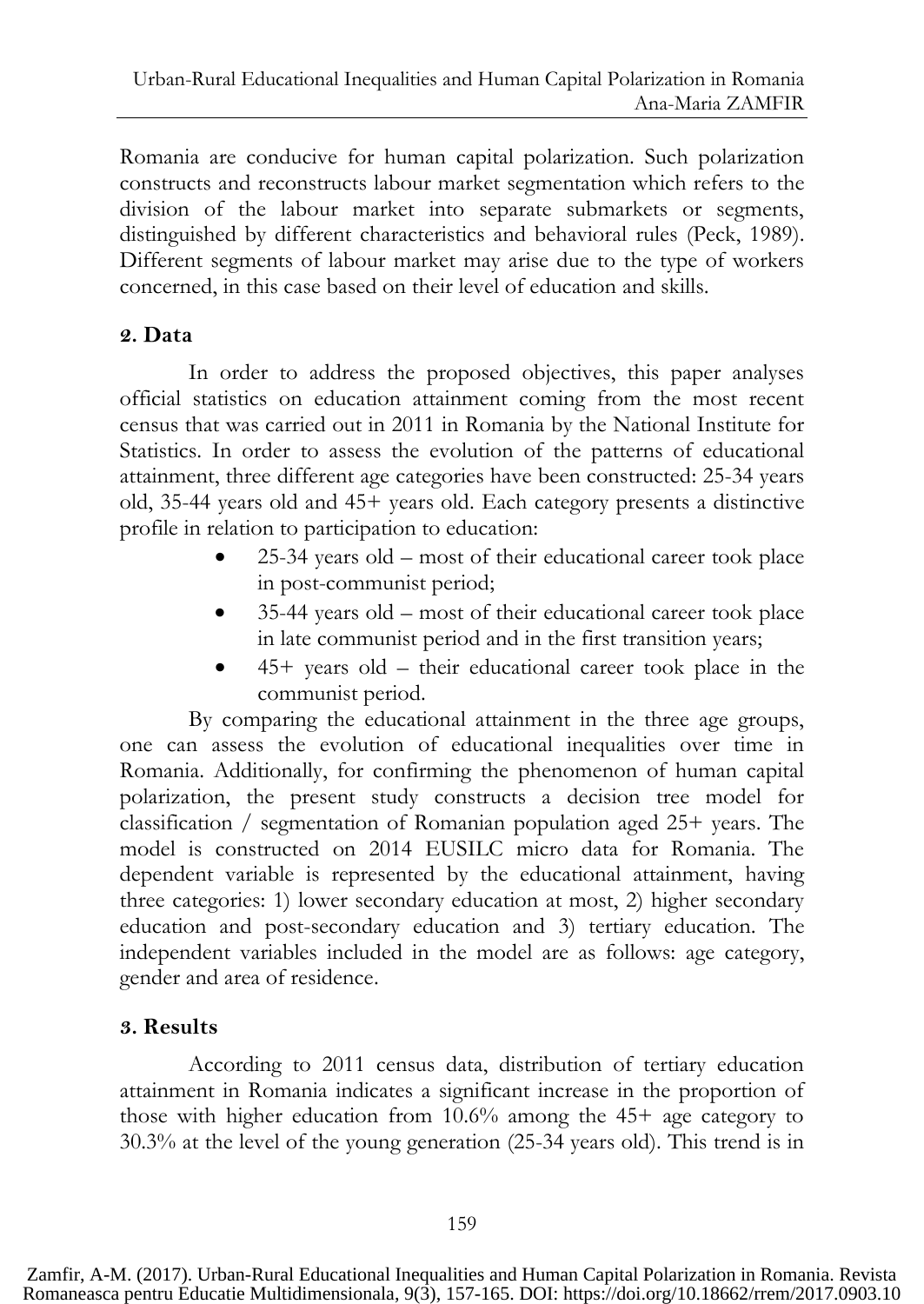| Revista Românească pentru  | December, 2017    |
|----------------------------|-------------------|
| Educație Multidimensională | Volume 9, Issue 3 |

line with the process of massification of higher education that is present in most of the European countries (Figure 1).

Although the increased access to education is a general trend in the recent period, different patterns of evolution have emerged in urban and rural areas. Tertiary educational attainment has increased in both urban and rural areas in time. In the case of rural population, the indicator peaks for 25-34 age category to 11.6%, while urban population register 43%. So, while participation to higher education of rural population has improved in recent times, urban-rural gaps persist (Figure 2).



*Figure 1.* Tertiary educational attainment by age  $(\%)$ *Source:* authors' calculation on data from NIS - 2011 Census data

Although the increased access to education is a general trend in the recent period, different patterns of evolution have emerged in urban and rural areas. Tertiary educational attainment has increased in both urban and rural areas in time. In the case of rural population, the indicator peaks for 25-34 age category to 11.6%, while urban population register 43%. So, while participation to higher education of rural population has improved in recent times, urban-rural gaps persist (Figure 2).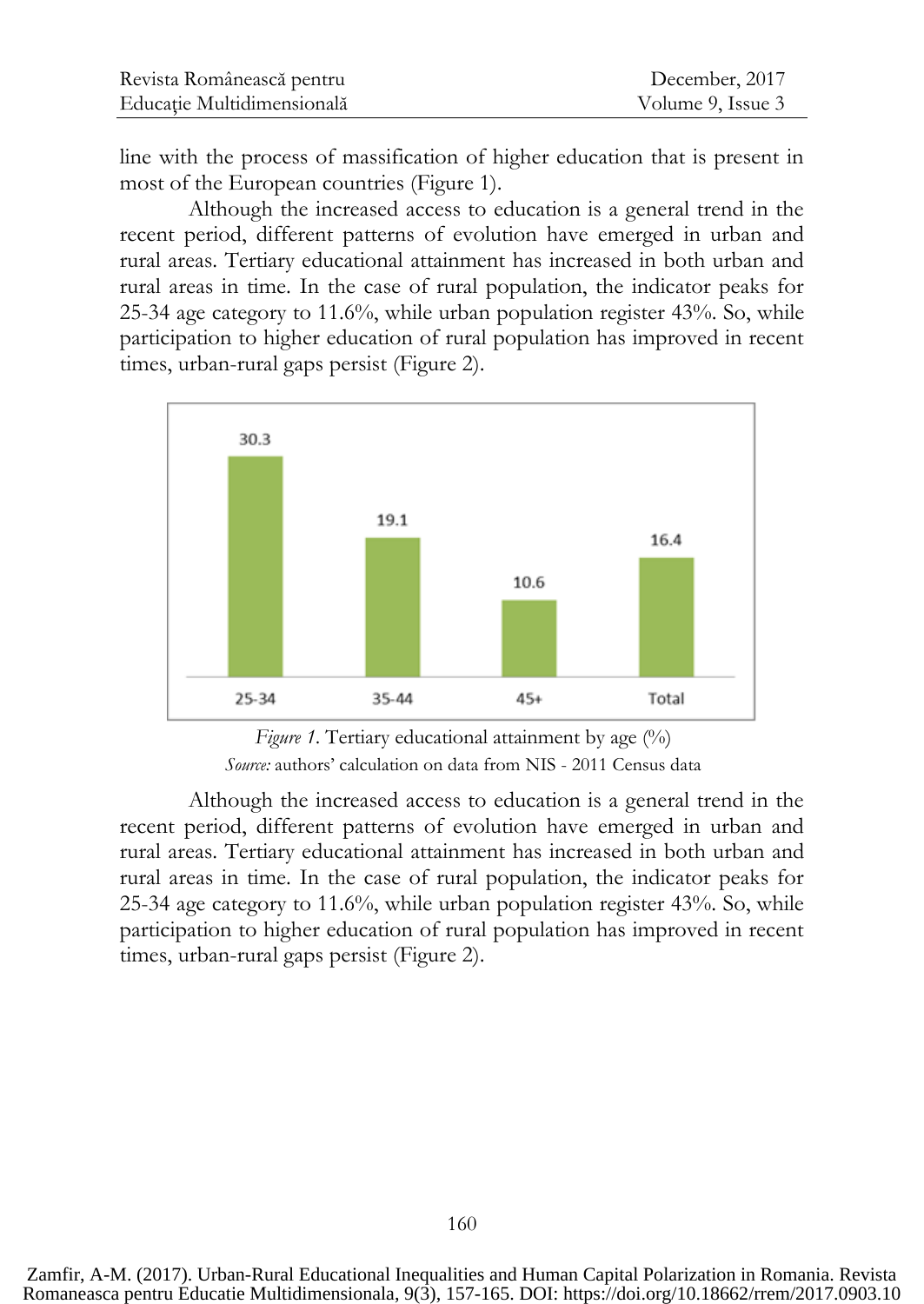Urban-Rural Educational Inequalities and Human Capital Polarization in Romania Ana-Maria ZAMFIR





Another relevant indicator for educational inequality is the educational poverty that refers to the percentage of individuals of 25+ years old who reached lower secondary education at most. At national level, educational poverty has declined significantly from 48.2% in the case of those 45+ years old to 24.1% for 35-44 age group. However, the youngest generation registers a slight increase for this indicator to 27.8%.





Zamfir, A-M. (2017). Urban-Rural Educational Inequalities and Human Capital Polarization in Romania. Revista Romaneasca pentru Educatie Multidimensionala, 9(3), 157-165. DOI: https://doi.org/10.18662/rrem/2017.0903.10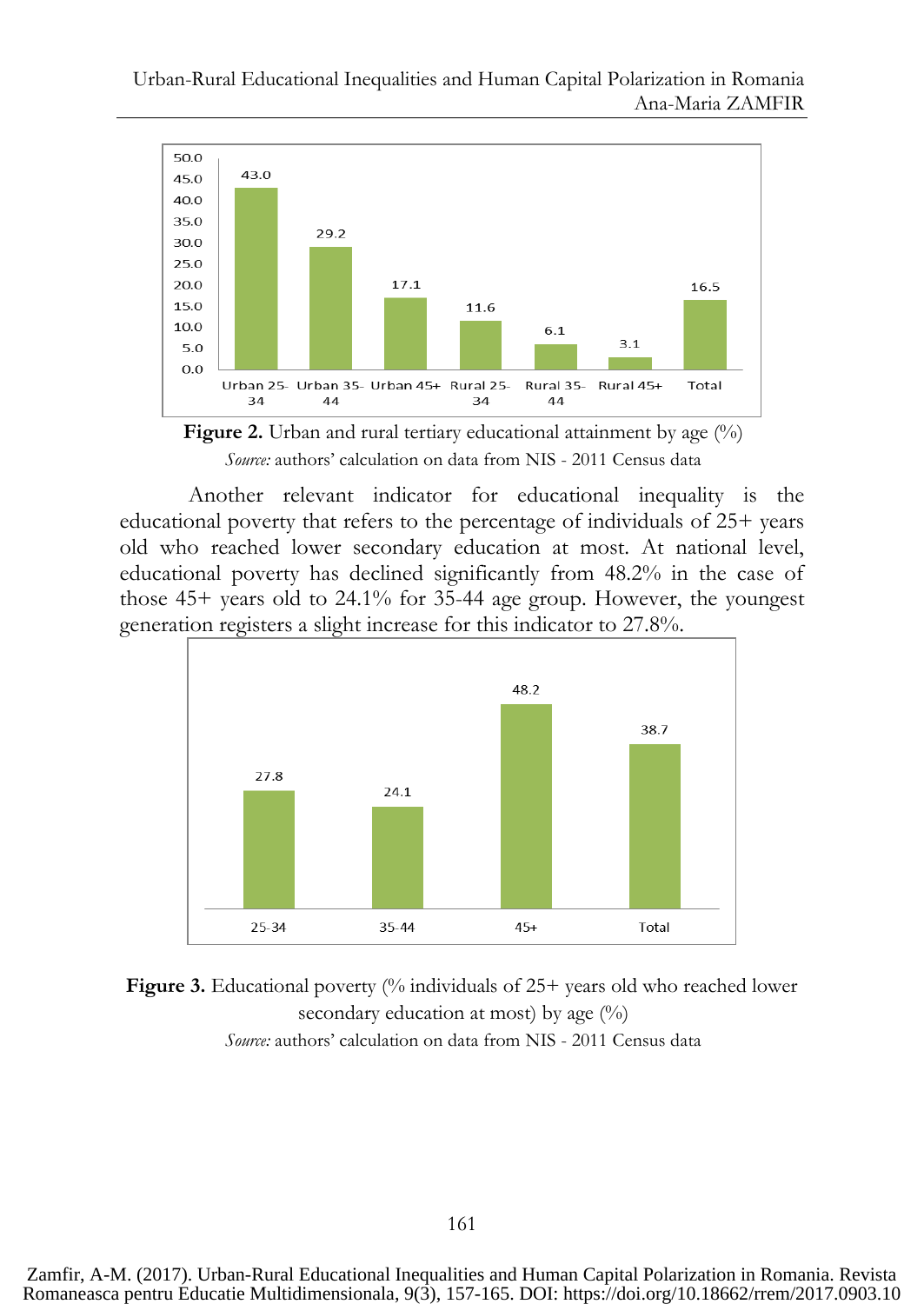

**Figure 4.** Urban and rural educational poverty (% individuals of 25+ years old who reached lower secondary education at most) by age  $(\%)$ *Source:* authors' calculation on data from NIS - 2011 Census data

Analyzing the level of educational poverty for urban and rural areas, one could notice the important existing gap between the two areas. For all the age groups, educational poverty is higher in rural as compared to urban localities. Regarding its evolution, the educational poverty decreased sharply for those aged 35-44 years old. In the case of the youngest generation having the educational career in post-communist period, the educational poverty registers a contradictory evolution. The indicator displays an incremental increase for urban population and a significant increase for those living in rural areas. So, the main source for the national increase in educational poverty is the negative evolution at the level of rural population (Figure 4).

For better understanding the influence of the area of residence together with other factors on the educational attainment, we constructed a decision tree model for population 25+years old. The area of residence is the first and most important predictor for educational attainment. Thus, urban population include higher share of individuals with tertiary education, while rural population include higher share of individuals with lower secondary education at most. The next most important factor predicting educational attainment in Romania for both rural and urban areas is the age category, confirming the influence of the policy changes over the years. The structure of the nodes from the second layer of the tree confirms the findings obtained from the analysis of the census data. The model retains also the influence of the gender on educational career of individuals. The output of the model presented in Figure 5 shows that the segment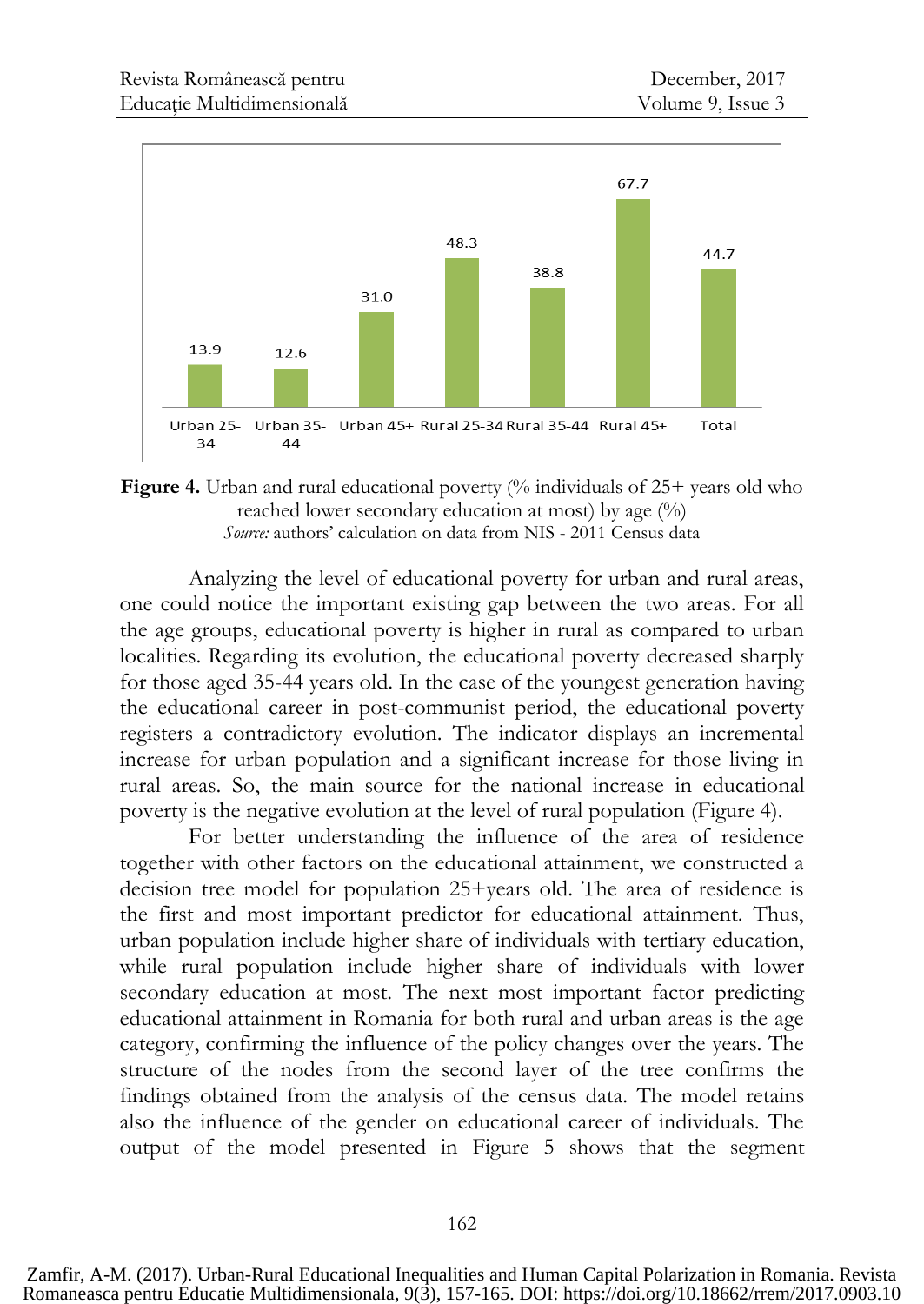registering the higher tertiary educational attainment is represented by female of 25-34 years old from urban localities.



Figure 5. Decision tree model for educational attainment of population 25+ years old (Chaid method)

Zamfir, A-M. (2017). Urban-Rural Educational Inequalities and Human Capital Polarization in Romania. Revista Romaneasca pentru Educatie Multidimensionala, 9(3), 157-165. DOI: https://doi.org/10.18662/rrem/2017.0903.10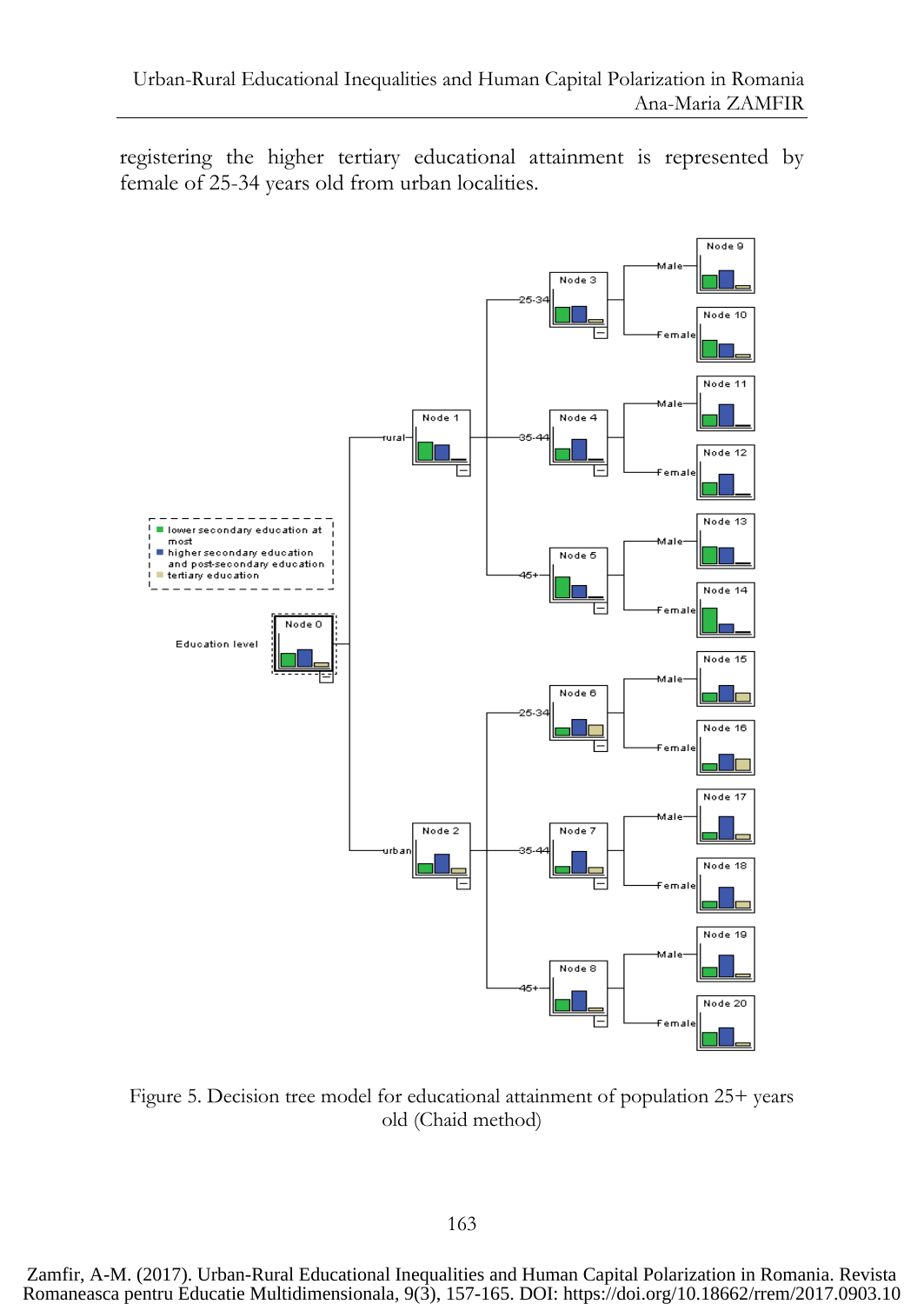#### **4. Conclusions**

This paper has contributed to the study of urban-rural educational inequality in Romania by comparing educational attainment for three age categories representative for different policy periods. In order to confirm and supplement the analysis, decision tree classification method was employed with the aim to highlight how key factors interact and influence educational attainment in Romania.

While participation to higher education has improved in both urban and rural areas, findings of this study confirm the persistent tertiary attainment gap between urban and rural population. Our findings confirm results of previous studies highlighting the persistence of educational gaps between rural and urban areas in developing countries. On the other hand, educational poverty displays a general positive trend. Unfortunately, the youngest generations register higher share of educationally poor people, especially in rural area. Following the definition of Brunello et al. (2017), Romania faces a phenomenon of human capital polarization. It means that in the post-communist period, Romania displays a contemporaneous increase in the share of people with tertiary education and an increase in the share of people with lower secondary education at most. Moreover, educational attainment by area of residence indicates that this polarization tends to widen the gap between an educated urban area and a poorly educated rural area.

#### **References**

- Bedard, K., & Ferrall, C. (2003). Wage and test score dispersion: some international evidence. *Economics of Education Review*, 22, 1, 31-43.
- Blau, F., & Kahn, L. (2005). Do Cognitive Test Scores Explain Higher U.S. Wage Inequality? *The Review of Economics and Statistics, 87, 1,* 184 – 193.
- Brunello, G., Lodigiani, E., & Rocco, L. (2017). *Does Low Skilled Immigration Cause Human Capital Polarization? Evidence from Italian Provinces*, IZA DP No. 11062.
- Cristescu, A., Stanila, L. & Vasilescu, D. (2014) The analysis of regional earnings inequalities in Romania. *Theoretical and Applied Economics*, Volume XXI, No. 8, 597 (pp. 7-18).
- Field, S., Kuczera, M., & Pont, B. (2007). *No More Failures: Ten Steps to Equity in Education*, Paris: OECD.
- Mocanu, C. (2016) Being a NEET: opinions and attitudes on education and skills In *ICERI2016 Proceedings* (pp.1242-250).